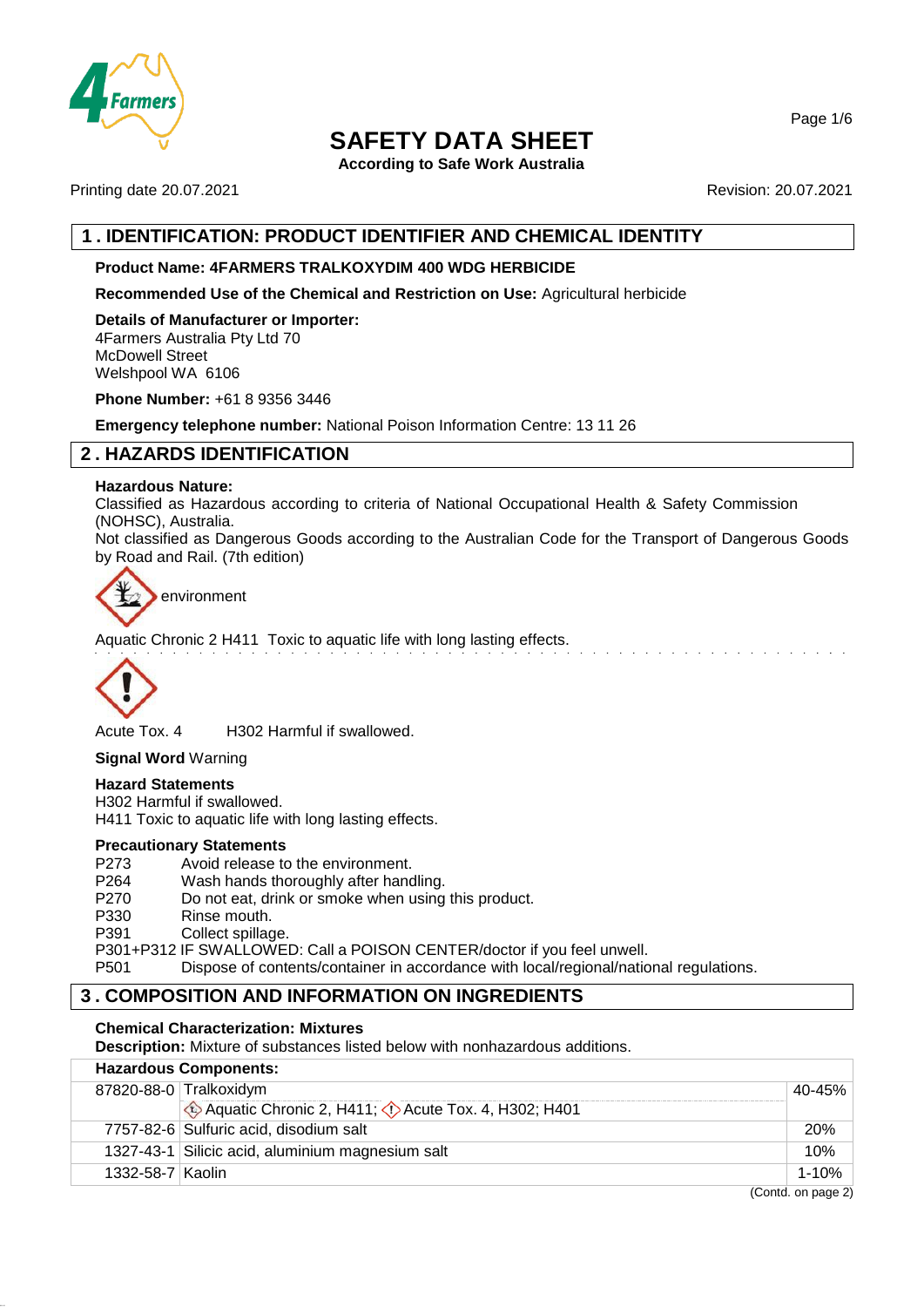

**According to Safe Work Australia**

Printing date 20.07.2021 **Revision: 20.07.2021** Revision: 20.07.2021

## **Product Name: 4FARMERS TRALKOXYDIM 400 WDG HERBICIDE**

(Contd. of page 1)

# **4 . FIRST AID MEASURES**

#### **Inhalation:**

If inhaled, remove to fresh air. If not breathing, give artificial respiration. If breathing is difficult, give oxygen. Seek medical attention if breathing problems develop.

#### **Skin Contact:**

In case of skin contact, immediately remove contaminated clothing and wash affected areas with water and soap. Seek medical attention if symptoms occur.

#### **Eye Contact:**

In case of eye contact, rinse cautiously with water for at least 15 minutes. Seek medical attention if symptoms persist.

#### **Ingestion:**

If swallowed, do not induce vomiting. Rinse mouth and give plenty of water to drink. Do not give anything by mouth to an unconscious person. Seek immediate medical attention.

#### **Information for Doctor:**

Establish a patent airway with suction where necessary.

Watch for signs of respiratory insufficiency and assist ventilation as necessary.

Administer oxygen by non-rebreather mask at 10 to 15 L/min.

Treat symptomatically.

#### **Symptoms Caused by Exposure:**

Ingestion: Harmful if swallowed. Possible symtpoms include nausea, vomiting and central nervous system depression.

## **5 . FIRE FIGHTING MEASURES**

**Suitable Extinguishing Media:** Use fire extinguishing methods suitable to surrounding conditions.

#### **Specific Hazards Arising from the Chemical:**

Hazardous combustion products include oxides of carbon, nitrogen and sulfur.

Combustible solid.

Avoid generating dust. Clouds of dust in a confined or unventilated space may form an explosive mixture with air, and any source of ignition, flame or spark, will cause fire or explosion.

Contamination with oxidising agents such as nitrates, oxidising acids, chlorine bleaches or pool bleach may cause ignition.

#### **Special Protective Equipment and Precautions for Fire Fighters:**

Wear Safe Work Australia approved self-contained breathing apparatus and full protective clothing.

# **6 . ACCIDENTAL RELEASE MEASURES**

## **Personal Precautions, Protective Equipment and Emergency Procedures:**

Wear Safe Work Australia approved dust/particulate filter respirator and full protective clothing. Evacuate all non-essential personnel from affected area. Do not breathe dust. Ensure adequate ventilation. Avoid generating dust.

#### **Environmental Precautions:**

In the event of a major spill, prevent spillage from entering drains or water courses.

#### **Methods and Materials for Containment and Cleaning Up:**

Stop leak if safe to do so and sweep or vacuum granules and shovel into drums for subsequent disposal. Avoid generating dust. Provide adequate ventilation.

(Contd. on page 3)

Page 2/6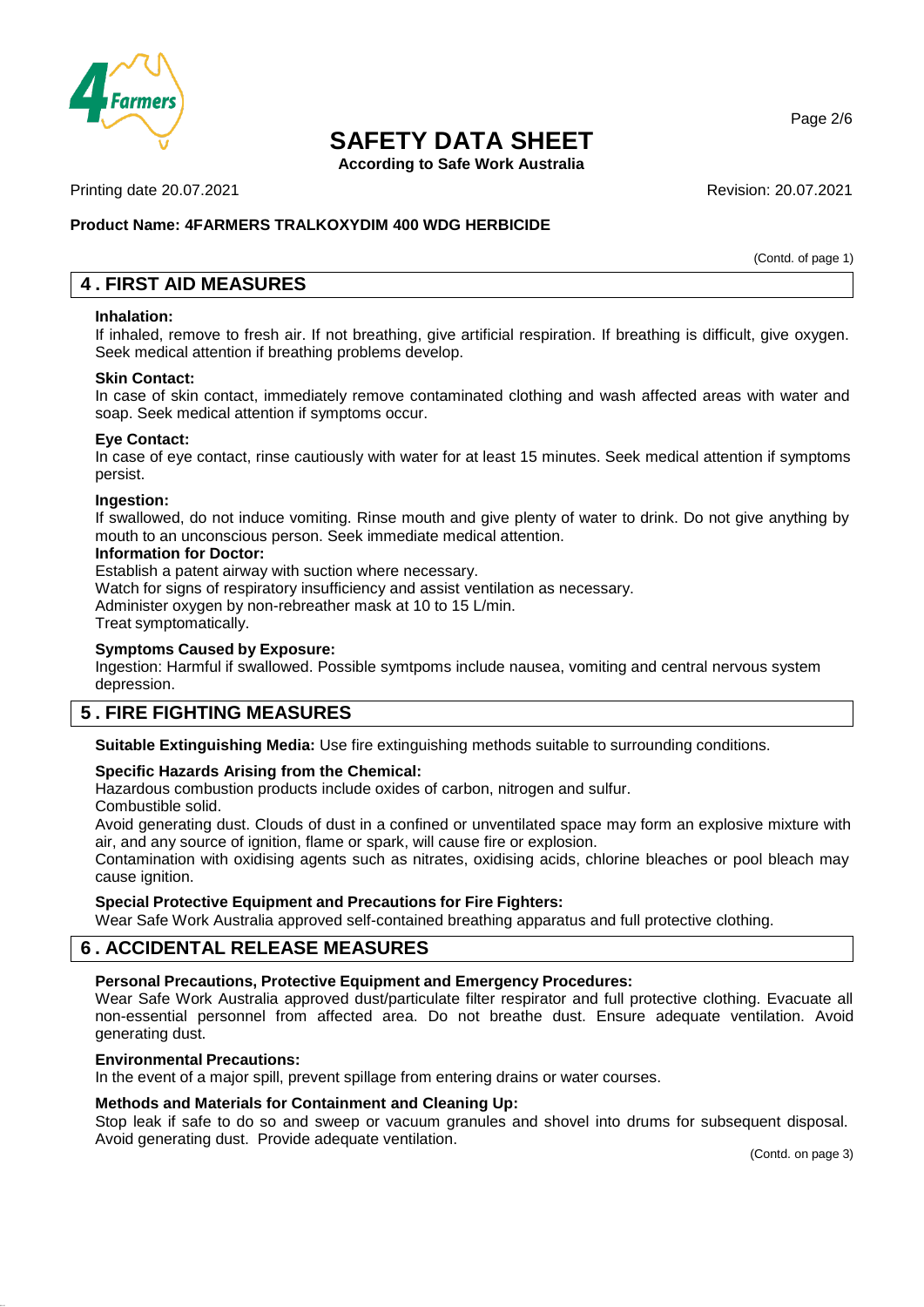

**According to Safe Work Australia**

Printing date 20.07.2021 **Revision: 20.07.2021** Revision: 20.07.2021

### **Product Name: 4FARMERS TRALKOXYDIM 400 WDG HERBICIDE**

(Contd. of page 3)

Page 3/6

# **7 . HANDLING AND STORAGE**

## **Precautions for Safe Handling:**

Use of safe work practices are recommended to avoid eye or skin contact and inhalation of dust.

Food, beverages and tobacco products should not be stored or consumed where this material is in use. Always wash hands before smoking, eating, drinking or using the toilet. Wash contaminated clothing and other protective equipment before storage or re-use. Provide eyewash fountains and safety showers in close proximity to points of potential exposure.

#### **Conditions for Safe Storage:**

Store in a cool, dry and well ventilated area. Store only in original container, tightly closed when not in use. Protect from direct sunlight, heat, sparks, open flames and hot surfaces. Keep away from oxidising agents.

## **8 . EXPOSURE CONTROLS AND PERSONAL PROTECTION**

#### **Exposure Standards:**

#### **1332-58-7 Kaolin**

NES TWA: 10 mg/m<sup>3</sup>

#### **Engineering Controls:**

Provide exhaust ventilation or other engineering controls to keep the airborne concentrations of vapour below occupational exposure standards.

#### **Respiratory Protection:**

Use a Safe Work Australia approved particulate respirator under conditions where exposure to the substance is apparent (e.g. generation of high concentrations of dust, inadequate ventilation, development of respiratory tract irritation) and engineering controls are not feasible. See Australian Standards AS/NZS 1715 and 1716 for more information.

#### **Skin Protection:**

Elbow-length PVC, nitrile rubber or butyl rubber gloves, cotton overall buttoned to the neck and wrist, safety boots and a washable hat. See Australian Standards AS/NZS 2161, 2210.1 and 2210.2 for more information.

#### **Eye and Face Protection:**

Eye and face protectors for protection against dust. See Australian/New Zealand Standard AS/NZS 1337 for more information.

# **9 . PHYSICAL AND CHEMICAL PROPERTIES**

| Appearance:                                                |                          |
|------------------------------------------------------------|--------------------------|
| Form:                                                      | Granules                 |
| Colour:                                                    | Green to blue            |
| Odour:                                                     | No information available |
| <b>Odour Threshold:</b>                                    | No information available |
| pH-Value:                                                  | Not applicable.          |
| <b>Melting point/Melting range:</b>                        | No information available |
| <b>Initial Boiling Point/Boiling Range: Not applicable</b> |                          |
| <b>Flash Point:</b>                                        | Not applicable           |
| Flammability:                                              | Combustible solid        |
| <b>Auto-ignition Temperature:</b>                          | Not applicable           |
| <b>Decomposition Temperature:</b>                          | No information available |
| <b>Explosion Limits:</b>                                   |                          |
| Lower:                                                     | Not applicable           |
| Upper:                                                     | Not applicable           |
| <b>Vapour Pressure:</b>                                    | Not applicable           |
| <b>Relative Density:</b>                                   | No information available |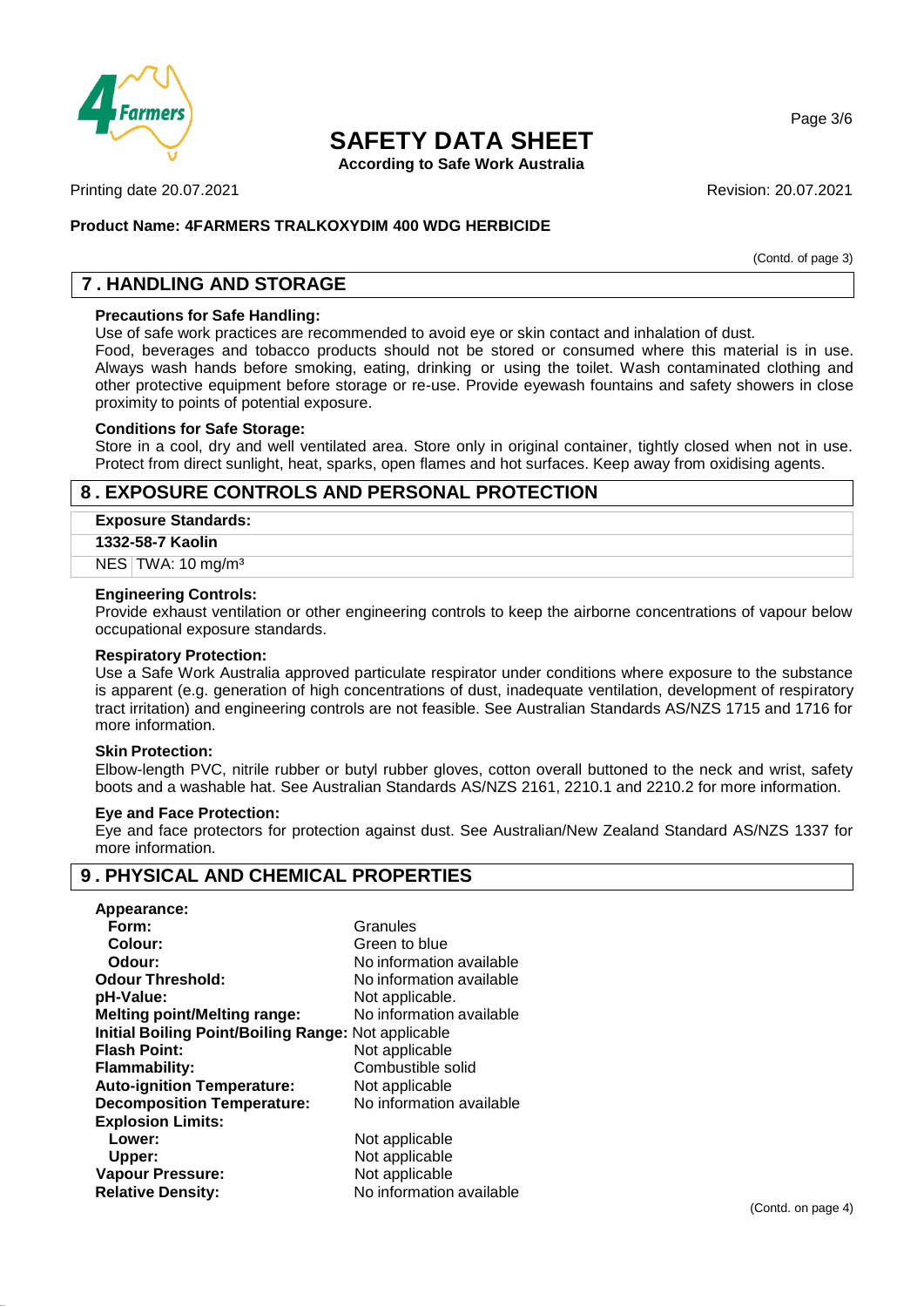

**According to Safe Work Australia**

Printing date 20.07.2021 **Revision: 20.07.2021** 

### **Product Name: 4FARMERS TRALKOXYDIM 400 WDG HERBICIDE**

(Contd. of page 4) **Vapour Density:** Not applicable **Evaporation Rate:** Not applicable **Solubility in Water:** Partly miscible

# **10 . STABILITY AND REACTIVITY**

**Possibility of Hazardous Reactions:** Hazardous polymerisation will not occur.

**Chemical Stability:** Stable at ambient temperature and under normal conditions of use.

**Conditions to Avoid:** Heat, sparks, open flames, hot surfaces and direct sunlight.

**Incompatible Materials:** Oxidising agents.

**Hazardous Decomposition Products:** Oxides of carbon, nitrogen and sulfur.

# **11 . TOXICOLOGICAL INFORMATION**

#### **Toxicity:**

| LD <sub>50</sub> /LC <sub>50</sub> Values Relevant for Classification: |           |                                  |  |  |  |  |
|------------------------------------------------------------------------|-----------|----------------------------------|--|--|--|--|
| 87820-88-0 Tralkoxidym                                                 |           |                                  |  |  |  |  |
| Oral                                                                   | $LD_{50}$ | 6237 mg/kg (quail)               |  |  |  |  |
|                                                                        |           | 1100 mg/kg (mouse)               |  |  |  |  |
|                                                                        |           | 1324 mg/kg (rat) (male)          |  |  |  |  |
|                                                                        |           | 934 mg/kg (rat)                  |  |  |  |  |
|                                                                        |           | >519 mg/kg (rabbit)              |  |  |  |  |
| Dermal                                                                 | $LD_{50}$ | $>$ 2000 mg/kg (rat)             |  |  |  |  |
| Inhalation $ LC_{50} $                                                 |           | $>3467$ mg/m <sup>3</sup> (rat)  |  |  |  |  |
|                                                                        |           | $LC_{50}/4 h$   > 3.5 mg/l (rat) |  |  |  |  |
| 7757-82-6 Sulfuric acid, disodium salt                                 |           |                                  |  |  |  |  |
| Oral                                                                   | $LD_{50}$ | 5989 mg/kg (mouse)               |  |  |  |  |
| 1327-43-1 Silicic acid, aluminium magnesium salt                       |           |                                  |  |  |  |  |
| Oral                                                                   | $LD_{50}$ | $>16000$ mg/kg (rat)             |  |  |  |  |

#### **Acute Health Effects**

**Inhalation:** May cause irritation to the respiratory tract.

**Skin:** May cause skin irritation.

**Eye:** May cause eye irritation.

**Ingestion:**

Harmful if swallowed. Possible symtpoms include nausea, vomiting and central nervous system depression.

**Skin Corrosion / Irritation:** Based on classification principles, the classification criteria are not met.

**Serious Eye Damage / Irritation:** Based on classification principles, the classification criteria are not met.

**Respiratory or Skin Sensitisation:** Based on classification principles, the classification criteria are not met.

**Germ Cell Mutagenicity:** Based on classification principles, the classification criteria are not met.

**Carcinogenicity:** This product does NOT contain any IARC listed chemicals.

**Reproductive Toxicity:** Based on classification principles, the classification criteria are not met.

**Specific Target Organ Toxicity (STOT) - Single Exposure:**

Based on classification principles, the classification criteria are not met.

Page 4/6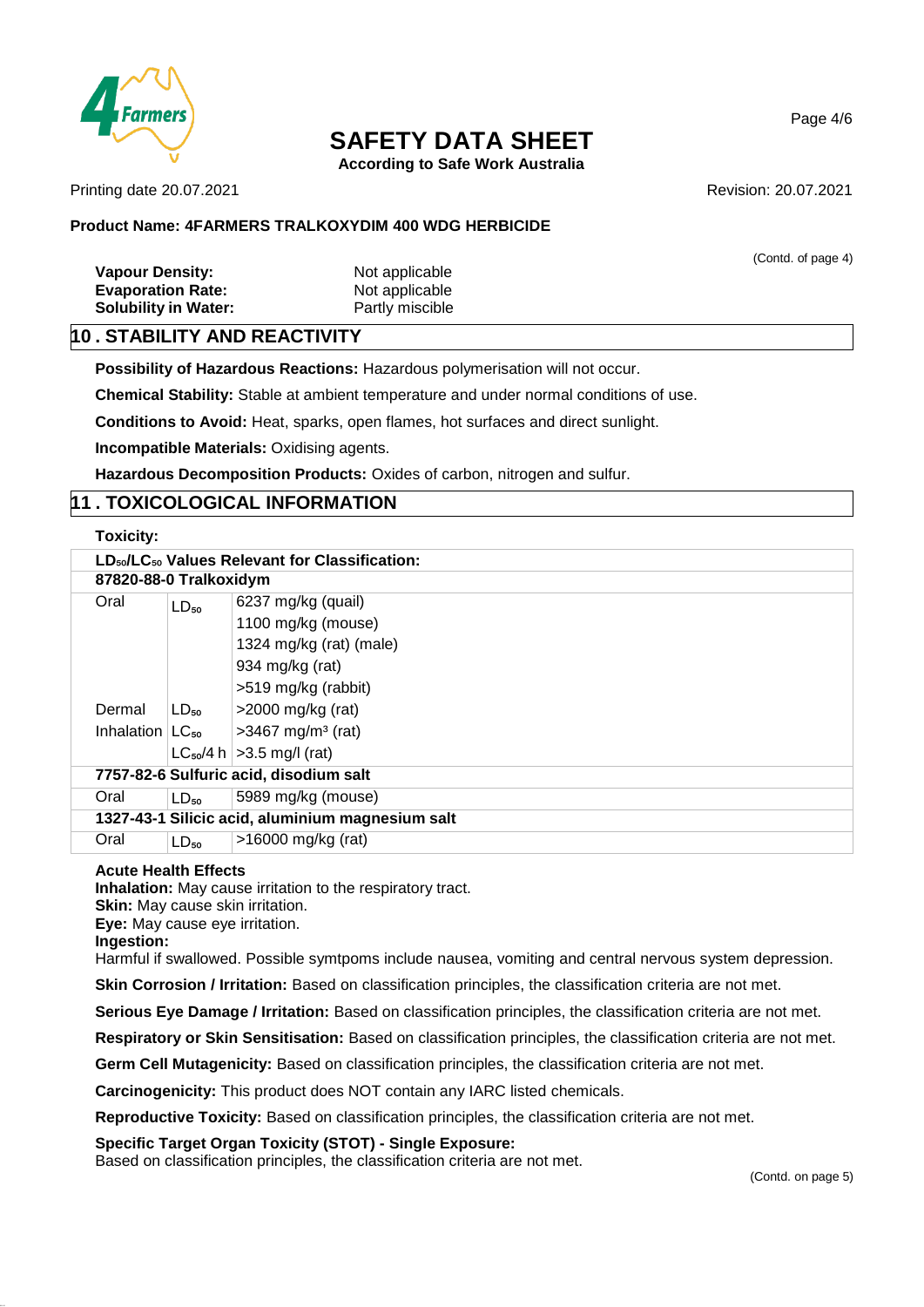

**According to Safe Work Australia**

Printing date 20.07.2021 **Revision: 20.07.2021** Revision: 20.07.2021

## **Product Name: 4FARMERS TRALKOXYDIM 400 WDG HERBICIDE**

(Contd. of page 4)

## **Specific Target Organ Toxicity (STOT) - Repeated Exposure:**

Based on classification principles, the classification criteria are not met.

**Aspiration Hazard:** Based on classification principles, the classification criteria are not met.

#### **Chronic Health Effects:**

Prolonged skin contact with the concentrate may cause irritation. Based on available data, repeated exposures are not anticipated to cause additional significant adverse health effects.

Asthma-like symptoms may continue for months or even years after exposure to sodium sulfate. This may be due to a nonallergenic condition known as reactive airways dysfunction syndrome (RADS) which can occur following exposure to high levels of highly irritating compound.

#### **Existing Conditions Aggravated by Exposure:** No information available

#### **Additional toxicological information:**

The Australian Acceptable Daily Intake (ADI) for tralkoxydim for a human is 0.005 mg/kg/day, set for the public for daily, lifetime exposure. This is based on the NOEL of 0.5 mg/kg/day, the level determined to show no effects during long term exposure for the most sensitive indicators and the most sensitive species. (Ref: Comm. Dept. of Health and Ageing Office of Chemical Safety, 'ADI List', June 2014).

## **12 . ECOLOGICAL INFORMATION**

**Ecotoxicity:** Not toxic to bees or birds.

#### **Aquatic toxicity:**

Toxic to aquatic life with long lasting effects.

#### **87820-88-0 Tralkoxidym**

EC₅₀/120hr >5.1 mg/l (algae)  $\mathsf{EC}_{\mathsf{so}}$ /48 h $\mid$  >175 mg/l (daphnia)  $LC_{50}/96$  h >6.1 mg/l (bluegill) >7.2 mg/l (rainbow trout)

#### **Persistence and Degradability:**

Average field half life of tralkoxydim under aerobic conditions is 2-13 days. Water / soil persistence of tralkoxydim and sodium sulfate is high.

**Bioaccumulative Potential:** Bioaccumulation potential for tralkoxydim and sodium sulfate is low.

**Mobility in Soil:** Mobility of tralkoxydim is medium. Mobility of sodium sulfate is high.

## **13 . DISPOSAL CONSIDERATIONS**

**Disposal Methods and Containers:** Dispose according to applicable local and state government regulations.

**Special Precautions for Landfill or Incineration:** Please consult your state Land Waste Management Authority for more information.

## **14 . TRANSPORT INFORMATION**

**UN Number** Not regulated

**Proper Shipping Name** Not regulated

**Dangerous Goods Class** Not regulated

**Packing Group:** Not regulated

(Contd. on page 6)